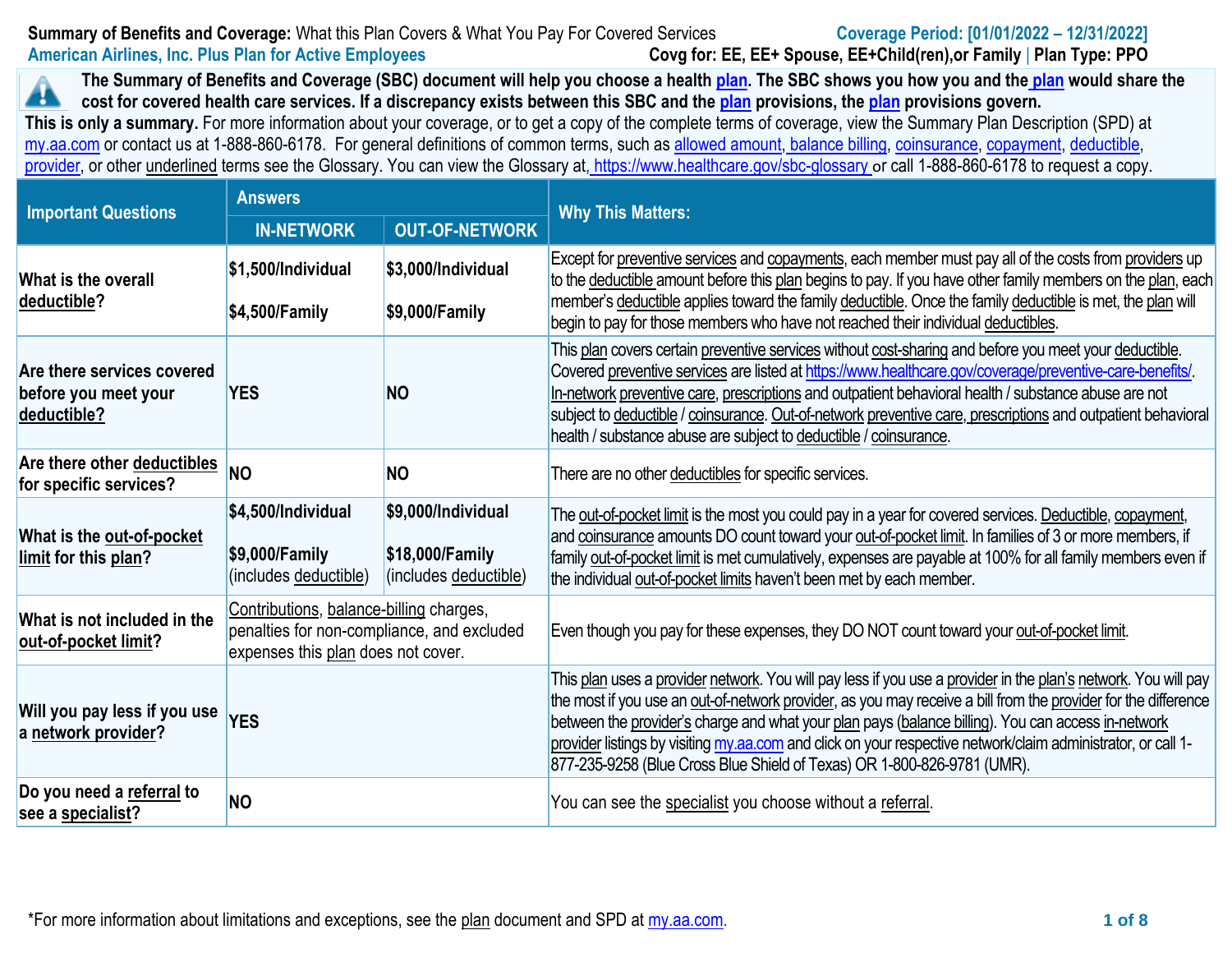

All **[coinsurance](https://www.healthcare.gov/glossary/co-insurance/)** costs shown in this chart are after your **[deductible](https://www.healthcare.gov/glossary/deductible/)** has been met, if a **[deductible](https://www.healthcare.gov/glossary/deductible/)** applies.

| <b>Common</b>                                                                                                                                                                                           |                                                       | <b>What You Will Pay</b>                                                                                                                                                                                                           |                                                                                                                                                                                                         | <b>Limitations, Exceptions, &amp; Other Important</b>                                                                                                                                                                                                                                                                                                                                                                                                                                                                                                                                                                   |  |
|---------------------------------------------------------------------------------------------------------------------------------------------------------------------------------------------------------|-------------------------------------------------------|------------------------------------------------------------------------------------------------------------------------------------------------------------------------------------------------------------------------------------|---------------------------------------------------------------------------------------------------------------------------------------------------------------------------------------------------------|-------------------------------------------------------------------------------------------------------------------------------------------------------------------------------------------------------------------------------------------------------------------------------------------------------------------------------------------------------------------------------------------------------------------------------------------------------------------------------------------------------------------------------------------------------------------------------------------------------------------------|--|
| <b>Medical Event</b>                                                                                                                                                                                    | <b>Services You May Need</b>                          | <b>Network Provider</b><br>(You will pay the least)                                                                                                                                                                                | <b>Out-of-Network Provider</b><br>(You will pay the most)                                                                                                                                               | <b>Information</b>                                                                                                                                                                                                                                                                                                                                                                                                                                                                                                                                                                                                      |  |
|                                                                                                                                                                                                         | <b>Primary care visit (including</b><br>telemedicine) | \$25 copayment                                                                                                                                                                                                                     | 40% coinsurance                                                                                                                                                                                         | None                                                                                                                                                                                                                                                                                                                                                                                                                                                                                                                                                                                                                    |  |
| If you visit a health care<br>provider's office or                                                                                                                                                      | Specialist visit (including<br>telemedicine)          | \$45 copayment                                                                                                                                                                                                                     | 40% coinsurance                                                                                                                                                                                         | None                                                                                                                                                                                                                                                                                                                                                                                                                                                                                                                                                                                                                    |  |
| clinic                                                                                                                                                                                                  | Doctor on Demand Telehealth visit                     | \$20 copayment                                                                                                                                                                                                                     | Not applicable                                                                                                                                                                                          | None                                                                                                                                                                                                                                                                                                                                                                                                                                                                                                                                                                                                                    |  |
|                                                                                                                                                                                                         | Preventive care/screening/<br>immunization            | No cost to you                                                                                                                                                                                                                     | 40% coinsurance                                                                                                                                                                                         | • Charges will apply for services and tests which fall<br>outside USPSTF guidelines                                                                                                                                                                                                                                                                                                                                                                                                                                                                                                                                     |  |
| If you have a test at a                                                                                                                                                                                 | Diagnostic test (x-ray, labs)                         |                                                                                                                                                                                                                                    |                                                                                                                                                                                                         |                                                                                                                                                                                                                                                                                                                                                                                                                                                                                                                                                                                                                         |  |
| hospital facility                                                                                                                                                                                       | Imaging (CT, PET, MRI) scans                          | 20% coinsurance                                                                                                                                                                                                                    | 40% coinsurance                                                                                                                                                                                         | None                                                                                                                                                                                                                                                                                                                                                                                                                                                                                                                                                                                                                    |  |
| If you have a test at the                                                                                                                                                                               | Diagnostic test (x-ray, labs)                         | No cost to you if performed                                                                                                                                                                                                        |                                                                                                                                                                                                         |                                                                                                                                                                                                                                                                                                                                                                                                                                                                                                                                                                                                                         |  |
| doctor's office                                                                                                                                                                                         | Imaging (CT, PET, MRI) scans                          | in a physician's office or<br>non-hospital facility                                                                                                                                                                                | 40% coinsurance                                                                                                                                                                                         | • Charges apply if performed in a hospital                                                                                                                                                                                                                                                                                                                                                                                                                                                                                                                                                                              |  |
| If you need prescription<br>drugs to treat your<br><b>illness or condition</b><br>More information about<br>prescription drug<br>coverage is available at<br>www.caremark.com<br>Continued on next page | Generic drugs                                         | <b>RETAIL</b><br>Up to a 30-day supply<br>20% coinsurance<br>(\$10 min/\$40 max per fill)<br>Up to a 90-day supply<br>20% coinsurance<br>(\$5 min\$80 max per fill)<br><b>MAIL ORDER</b><br>Up to 90-day supply<br>20% coinsurance | <b>RETAIL</b><br>Up to a 30-day supply<br>20% coinsurance<br>(\$10 min\$40 max per fill)<br>but will be reimbursed based<br>on the CVS Caremark<br>discounted price<br><b>MAIL ORDER</b><br>Not covered | • Certain brand name prescriptions are not covered,<br>check with CVS Caremark at www.caremark.com<br>. Prescriptions are not subject to the deductible<br>. If you fill the same prescription in a 30-day supply<br>quantity or less 3 times, you will pay 50% more on<br>the 4th and consecutive fills<br>. If you select a preferred or non-preferred brand drug<br>when a generic is available, you pay 20%<br>coinsurance plus the cost difference between<br>generic and preferred or non-preferred brand<br>• Some prescriptions require preauthorization<br>• Up to a 30-day supply can be filled through a CVS |  |
|                                                                                                                                                                                                         |                                                       | (\$5 min/\$80 max per fill)                                                                                                                                                                                                        |                                                                                                                                                                                                         | Caremark network pharmacy for in-network benefits                                                                                                                                                                                                                                                                                                                                                                                                                                                                                                                                                                       |  |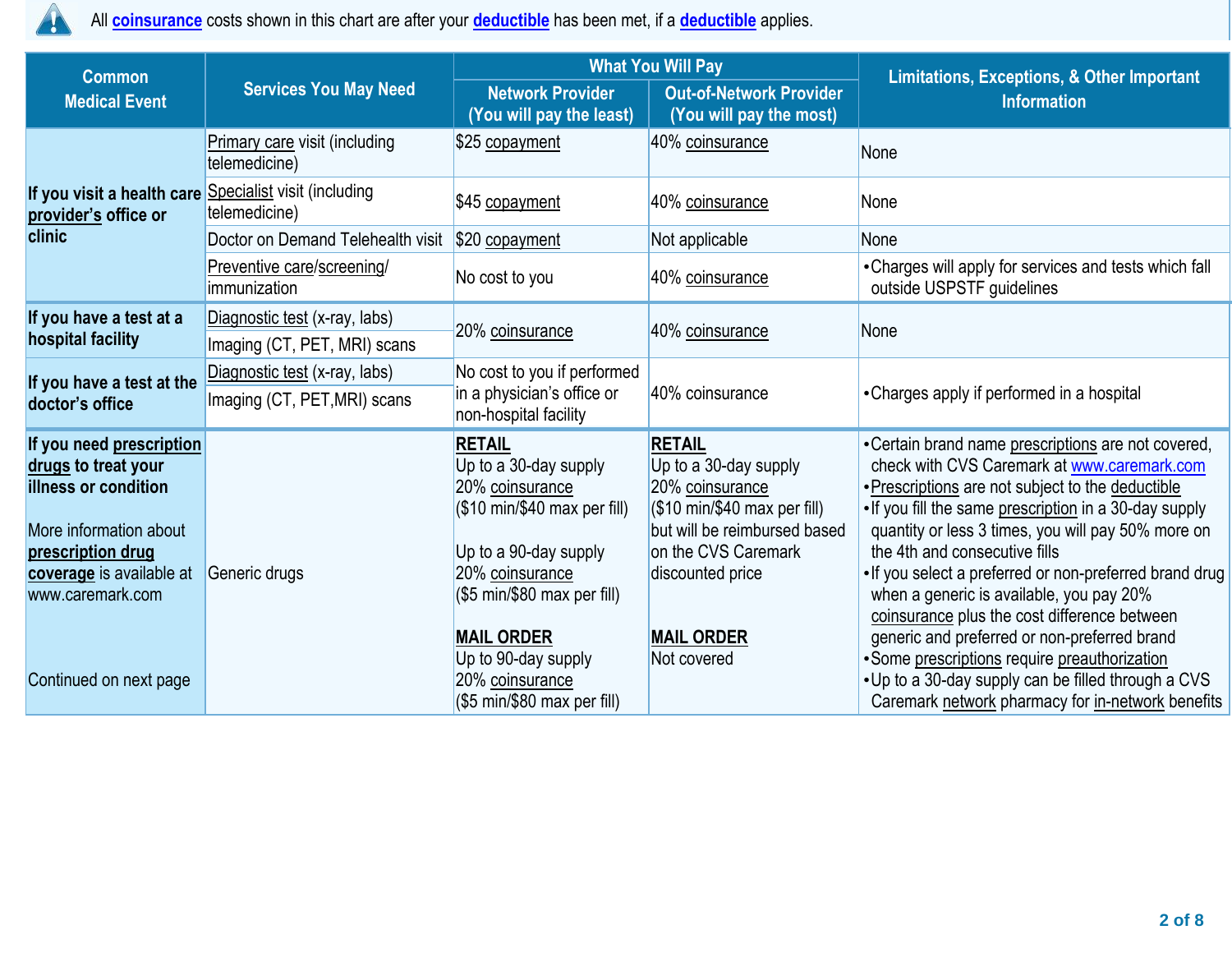| Preferred brand drugs     | <b>RETAIL</b><br>Up to a 30-day supply<br>30% coinsurance<br>(\$30 min/\$100 max per fill)<br>Up to a 90-day supply<br>30% coinsurance<br>(\$60 min/\$200 max per fill)                                                                  | <b>RETAIL</b><br>Up to 30-day supply<br>30% coinsurance<br>(\$30 min/\$100 max per fill)<br>but will be reimbursed based<br>on the CVS Caremark<br>discounted price                                          | . Up to 90-day prescription fills are only available<br>through CVS Caremark mail order or from CVS or<br>Safeway-owned pharmacies for in-network benefits<br>•Other limitations may apply, see SPD                                                                                                |
|---------------------------|------------------------------------------------------------------------------------------------------------------------------------------------------------------------------------------------------------------------------------------|--------------------------------------------------------------------------------------------------------------------------------------------------------------------------------------------------------------|----------------------------------------------------------------------------------------------------------------------------------------------------------------------------------------------------------------------------------------------------------------------------------------------------|
|                           | <b>MAIL ORDER</b><br>Up to a 90-day supply<br>30% coinsurance<br>(\$60 min/\$200 max per fill)                                                                                                                                           | <b>MAIL ORDER</b><br>Not covered                                                                                                                                                                             |                                                                                                                                                                                                                                                                                                    |
| Non-preferred brand drugs | <b>RETAIL</b><br>Up to a 30-day supply<br>50% coinsurance<br>(\$45 min/\$150 max per fill)<br>Up to a 90-day supply 50%<br>coinsurance<br>(\$90 min/\$300 max per fill)<br><b>MAIL ORDER</b><br>Up to a 90-day supply<br>50% coinsurance | <b>RETAIL</b><br>Up to a 30-day supply<br>50% coinsurance<br>$($ \$45 min/\$150 max per fill)<br>but will be reimbursed based<br>on the CVS Caremark<br>discounted price<br><b>MAIL ORDER</b><br>Not covered |                                                                                                                                                                                                                                                                                                    |
| Specialty drugs           | (\$90 min/\$300 max per fill)<br><b>RETAIL GENERIC</b><br>Not covered<br><b>MAIL ORDER GENERIC</b><br>Up to 90-day supply<br>20% coinsurance<br>(\$5 min/\$80 max per fill)<br><b>RETAIL PREFERRED</b><br><b>BRAND</b>                   | Not covered                                                                                                                                                                                                  | . The same limitations for generic, preferred, and non-<br>preferred drugs above apply to Specialty drugs<br>. Specialty drugs must be purchased from CVS<br><b>Specialty Pharmacy Health</b><br>• Specialty drugs are NOT available in a 90-day<br>supply when certain clinical rules or quantity |
|                           | Not covered<br><b>MAIL ORDER</b><br><b>PREFERRED BRAND</b>                                                                                                                                                                               |                                                                                                                                                                                                              | restrictions apply                                                                                                                                                                                                                                                                                 |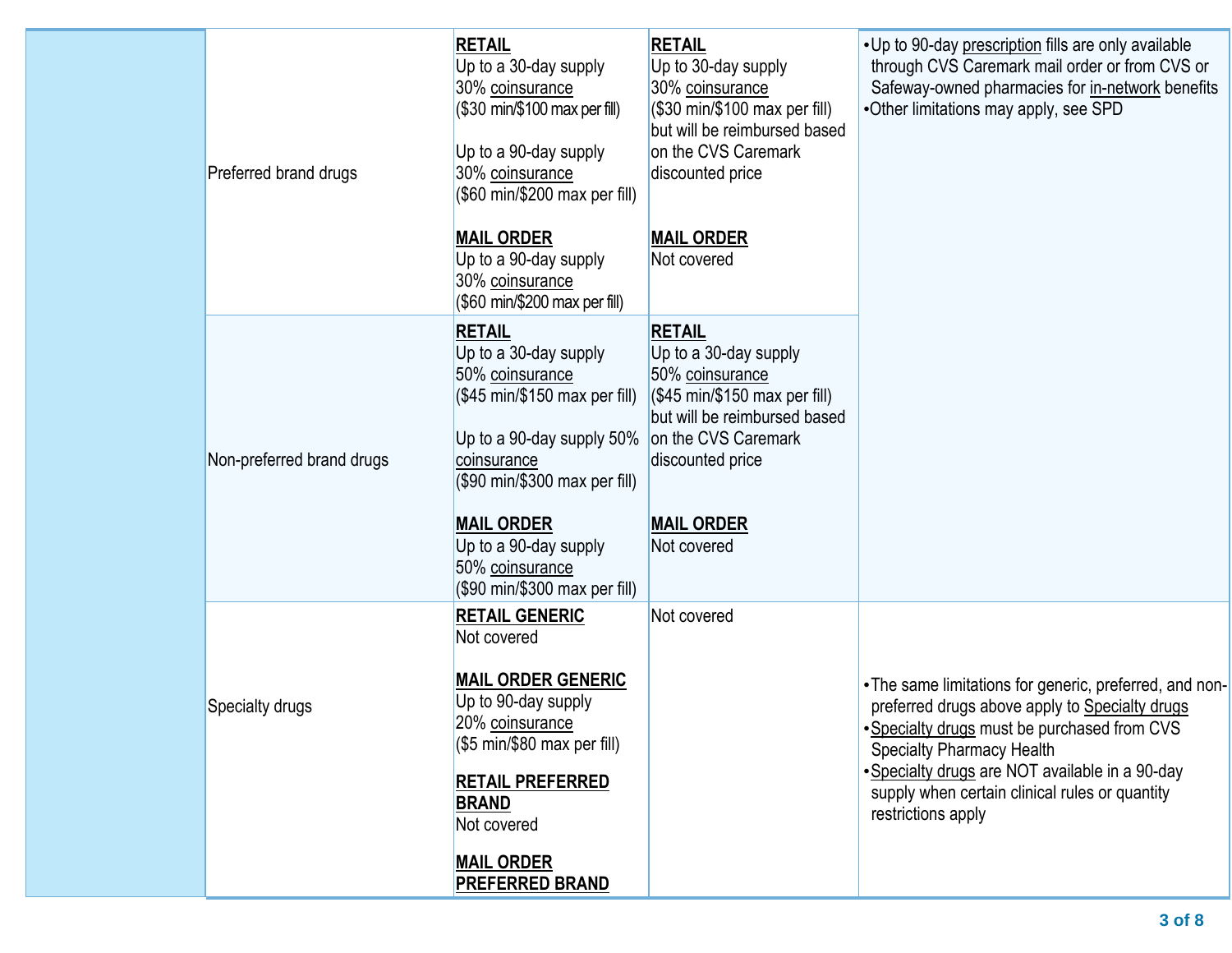|                                            |                                                                       | Up to a 90-day supply<br>30% coinsurance<br>(\$60 min/\$200 max per fill)                                                     |                                          |                                                                                                                                                                                                                   |
|--------------------------------------------|-----------------------------------------------------------------------|-------------------------------------------------------------------------------------------------------------------------------|------------------------------------------|-------------------------------------------------------------------------------------------------------------------------------------------------------------------------------------------------------------------|
|                                            |                                                                       | <b>RETAIL NON</b><br><b>PREFERRED BRAND</b><br>Not covered                                                                    |                                          |                                                                                                                                                                                                                   |
|                                            | Specialty drugs<br>(Continued)                                        | <b>MAIL ORDER NON-</b><br><b>PREFERRED BRAND</b><br>Up to a 90-day supply<br>50% coinsurance<br>(\$90 min/\$300 max per fill) |                                          |                                                                                                                                                                                                                   |
| If you have outpatient                     | Facility fee (e.g., freestanding day<br>surgicenter, doctor's office) | 20% coinsurance                                                                                                               | 40% coinsurance                          | •\$25 copay if done in a primary care provider's office                                                                                                                                                           |
| surgery                                    | Physician/surgeon fees                                                | 20% coinsurance                                                                                                               | 40% coinsurance                          | •\$25 copay if done in a primary care provider's office                                                                                                                                                           |
| If you need immediate<br>medical attention | Emergency room care                                                   | \$200 copayment,<br>plus 20% coinsurance                                                                                      | \$200 copayment,<br>plus 20% coinsurance | •\$200 copayment paid before deductible and<br>coinsurance applies<br>•\$200 copayment is waived if you're admitted to<br>hospital<br>•\$200 copayment, plus 40% coinsurance for non-<br>emergency out-of-network |
|                                            | <b>Emergency medical transportation</b>                               | 20% coinsurance                                                                                                               | 20% coinsurance                          | •In-network deductible applies                                                                                                                                                                                    |
|                                            | Urgent care                                                           | 20% coinsurance                                                                                                               | 40% coinsurance                          | None                                                                                                                                                                                                              |
| If you have a hospital<br>stay             | Facility fee (e.g., hospital room)                                    | 20% coinsurance                                                                                                               | 40% coinsurance                          | . Inpatient requires precertification for out-of-network<br>hospitalization; failure to pre-authorization, you pay<br>\$250 penalty                                                                               |
|                                            | Physician/surgeon fees                                                | 20% coinsurance                                                                                                               | 40% coinsurance                          | None                                                                                                                                                                                                              |
| If you need mental<br>health, behavioral   | Outpatient services for mental<br>health, substance abuse             | No cost to you                                                                                                                | 40% coinsurance                          | . No cost for PCP or Specialists visits                                                                                                                                                                           |
| health, or substance<br>abuse services     | Outpatient services for family<br>therapy or couples therapy          |                                                                                                                               |                                          | •20% coinsurance for other outpatient services                                                                                                                                                                    |
|                                            | Inpatient services for mental health, 20% coinsurance                 |                                                                                                                               | 40% coinsurance                          | None                                                                                                                                                                                                              |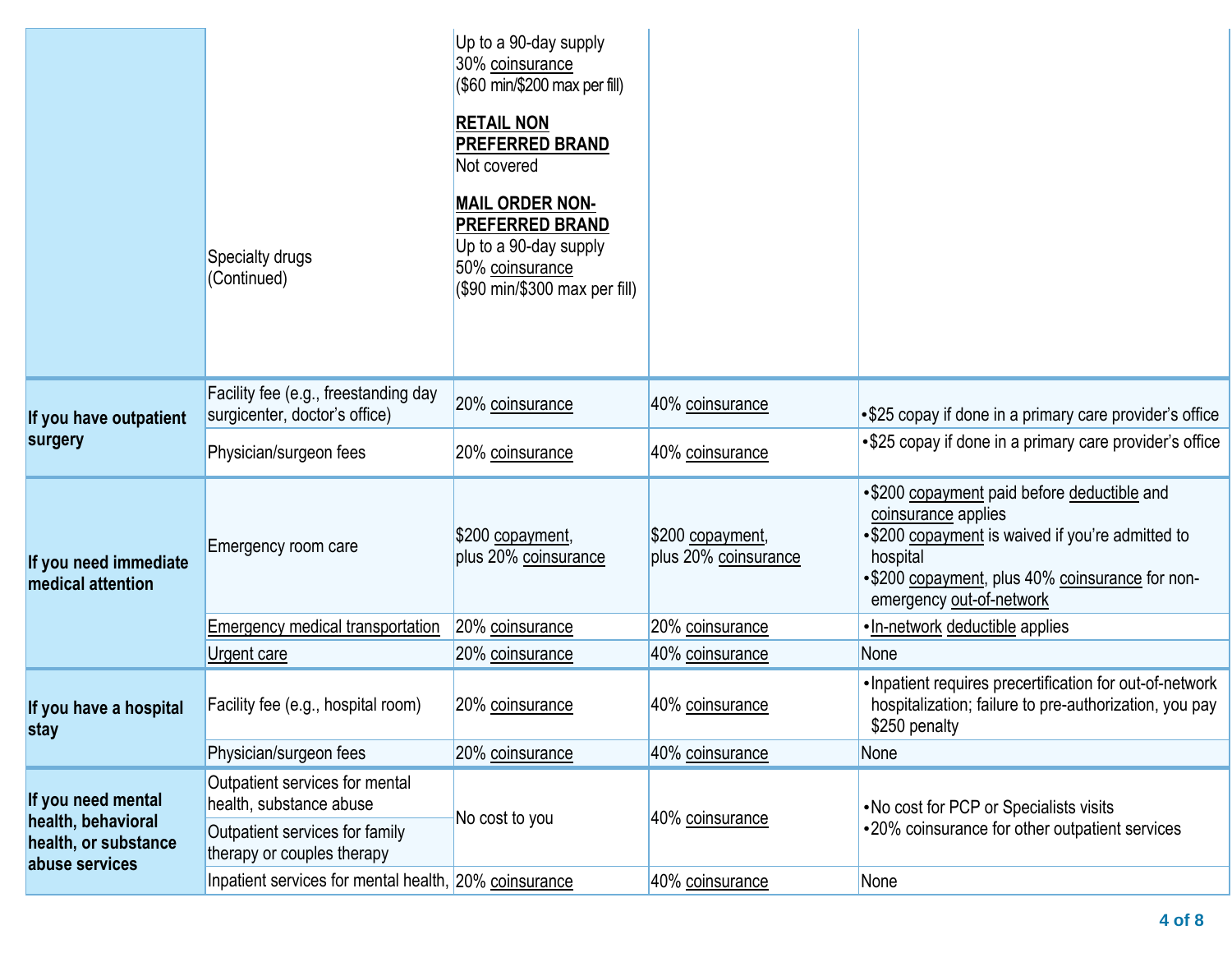|                                                                     | substance abuse                      |                                       |                        |                                                                                                                                                                                                                                                                  |  |
|---------------------------------------------------------------------|--------------------------------------|---------------------------------------|------------------------|------------------------------------------------------------------------------------------------------------------------------------------------------------------------------------------------------------------------------------------------------------------|--|
|                                                                     | Employee Assistance Program<br>(EAP) | 4 visits per issue, no cost to<br>you | Not covered            | • The EAP network of providers may be different than<br>the network of your network/claim administrators;<br>check with your network/claim administrator's<br>provider network to ensure the EAP provider<br>participates in both networks. See SPD for details. |  |
|                                                                     | Office, routine prenatal care        | No cost to you                        | 40% coinsurance        | •Non-routine prenatal care, see SPD for details.                                                                                                                                                                                                                 |  |
|                                                                     | Birth/delivery professional services | 20% coinsurance                       | 40% coinsurance        | <b>None</b>                                                                                                                                                                                                                                                      |  |
| If you are pregnant<br>(you, your spouse, or<br>dependent daughter) | Birth/delivery facility services     | 20% coinsurance                       | 40% coinsurance        | . Inpatient must have precertification for delivery stays<br>over 48 hours for a normal delivery and 96 hours for<br>a c-section; failure to precertify, you pay \$250<br>penalty - Penalty only applies to OON                                                  |  |
| If you need help                                                    | Home health care                     | 20% coinsurance                       | 40% coinsurance        | •Limits apply, see SPD                                                                                                                                                                                                                                           |  |
|                                                                     | <b>Rehabilitation services</b>       | 20% coinsurance                       | 40% coinsurance        | None                                                                                                                                                                                                                                                             |  |
| recovering or have                                                  | <b>Habilitation services</b>         | Not covered                           | Not covered            | • The plan does not cover this service, see SPD                                                                                                                                                                                                                  |  |
| other special health                                                | Skilled nursing care                 | 20% coinsurance                       | 40% coinsurance        | •Maximum benefit is 60 days per illness or injury                                                                                                                                                                                                                |  |
| needs                                                               | Durable medical equipment            | 20% coinsurance                       | 40% coinsurance        | . Dollar and quantity limits may apply, see SPD                                                                                                                                                                                                                  |  |
|                                                                     | Hospice services                     | 20% coinsurance                       | 40% coinsurance        | None                                                                                                                                                                                                                                                             |  |
|                                                                     | Children's eye exam                  |                                       |                        |                                                                                                                                                                                                                                                                  |  |
| If your child needs<br>dental or eye care                           | Children's glasses                   | Not covered by Medical                | Not covered by Medical | • Paid under Vision Benefit, if you elected it                                                                                                                                                                                                                   |  |
|                                                                     | Children's dental check-up           |                                       |                        | • Paid under Dental Benefit, if you elected it                                                                                                                                                                                                                   |  |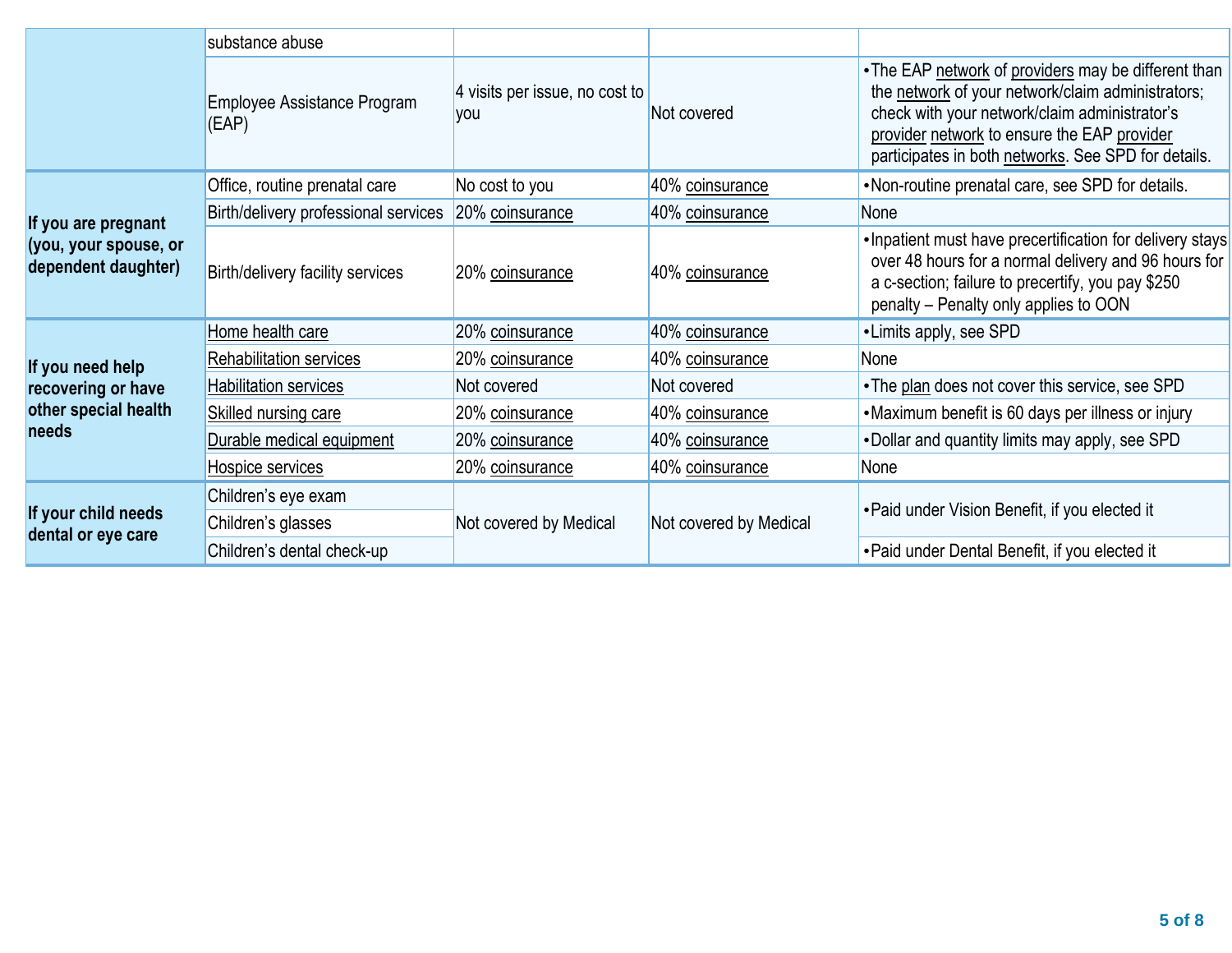### **Excluded Services & Other Covered Services:**

| Services Your plan Generally Does NOT Cover (This is not a complete list. Please see your plan document.)                     |                                                                       |                                                                         |  |  |
|-------------------------------------------------------------------------------------------------------------------------------|-----------------------------------------------------------------------|-------------------------------------------------------------------------|--|--|
| •Cosmetic surgery & treatment (elective)<br>•Dental care, except treatment of accidental injury                               | •Complimentary/Alternative medicine<br>•Drugs not approved by the FDA | • Certain types of infertility care (see SPD)<br>• Educational services |  |  |
| • Experimental, investigational, unproven care                                                                                | •Non-emergency care outside the USA                                   | •Custodial care                                                         |  |  |
| •Massage therapy                                                                                                              | • Routine foot care                                                   | •Non-medically necessary services/supplies                              |  |  |
| •Routine eye care                                                                                                             | •Long term care                                                       | . Weight loss programs unless for morbid obesity                        |  |  |
|                                                                                                                               |                                                                       |                                                                         |  |  |
| Other Covered Services (Limitations may apply to these services. This is not a complete list. Please see your plan document.) |                                                                       |                                                                         |  |  |
| • Acupuncture                                                                                                                 | •Applied Behavioral Analysis (ABA) therapy                            | •Bariatric surgery (limits apply, see SPD)                              |  |  |
| • Chiropractic care (limits apply, see SPD)                                                                                   | •Clinical Trials (limits apply, see SPD)                              | •Diagnostic mammograms (100% in doctor's office or                      |  |  |
| • Collection/cryopreservation of human female ova ("egg                                                                       | •Diagnostic colonoscopies (100% in doctor's office                    | non-hospital facility)                                                  |  |  |
| freezing") and in-vitro fertilization (limits apply, see                                                                      | on non-hospital facility)                                             | •Home health care (limits apply, see SPD)                               |  |  |
| SPD)                                                                                                                          | • Hearing aids, (limits apply, see SPD)                               | . Reconstructive surgery to repair accidental injury or                 |  |  |
| • Gender Reassignment Benefits (limits apply, see SPD)                                                                        | • Private duty nursing if medically necessary                         | removal of diseased tissue                                              |  |  |
| •Infertility medications (limits apply, see SPD)                                                                              | •Temporomandibular Joint Disease (TMJD)                               | •Telehealth visits (Doctor on Demand)                                   |  |  |
|                                                                                                                               | treatment (limits apply, see SPD)                                     |                                                                         |  |  |

Your Rights to Continue Coverage: There are agencies that can help if you want to continue your coverage after it ends. The contact information for those agencies is: US Department of Labor Employee Benefits Security Administration (1-866-444-EBSA [3272]) or American Airlines Benefits Service Center at 1-888-860-6178. Other coverage options may be available to you too, including buying individual insurance coverage through the Health Insurance [Marketplace.](https://www.healthcare.gov/marketplace-in-your-state/) For more information about the Marketplace, visit [www.HealthCare.gov](http://www.healthcare.gov/) or call 1-800-318-2596.

Your Grievance and Appeals Rights: There are agencies that can help if you have a complaint against your plan for a denial of a claim. This complaint is called a grievance or appeal. For more information about your rights, look at the explanation of benefits you will receive for that medical claim. Your plan documents also provide complete information to submit a claim, appeal, or a grievance for any reason to your plan. For more information about your rights, this notice, or assistance, contact: American Airlines, Inc. Benefits Service Center at 1-888-860-6178, or the US Department of Labor at 1-866-487-2365.

# **Does this plan provide Minimum Essential Coverage? YES**

If you don't have Minimum Essential Coverage for a month, you'll have to make a payment when you file your tax return unless you qualify for an exemption from the requirement that you have health coverage for that month.

# **Does this plan meet the Minimum Value Standards? YES**

If your plan doesn't meet the Minimum Value Standards, you may be eligible for a premium tax credit to help you pay for a plan through the Marketplace

# **Health Care Flexible Spending Account (HCFSA)**

You have the option to elect an HCFSA through Smart-Choice which can be used to pay for eligible medical, prescription, dental, and/or vision expenses including deductibles, copayments, out-of-pocket expenses, and over-the-counter items such as feminine hygiene products and pain relievers. Contributions to your HCFSA will be taken pre-tax via payroll deductions. If you enroll in an HCFSA, the entire elected amount is available to you and your eligible dependents on January 1. **For 2022, the maximum amount you can deposit into your HCFSA is \$2,750.**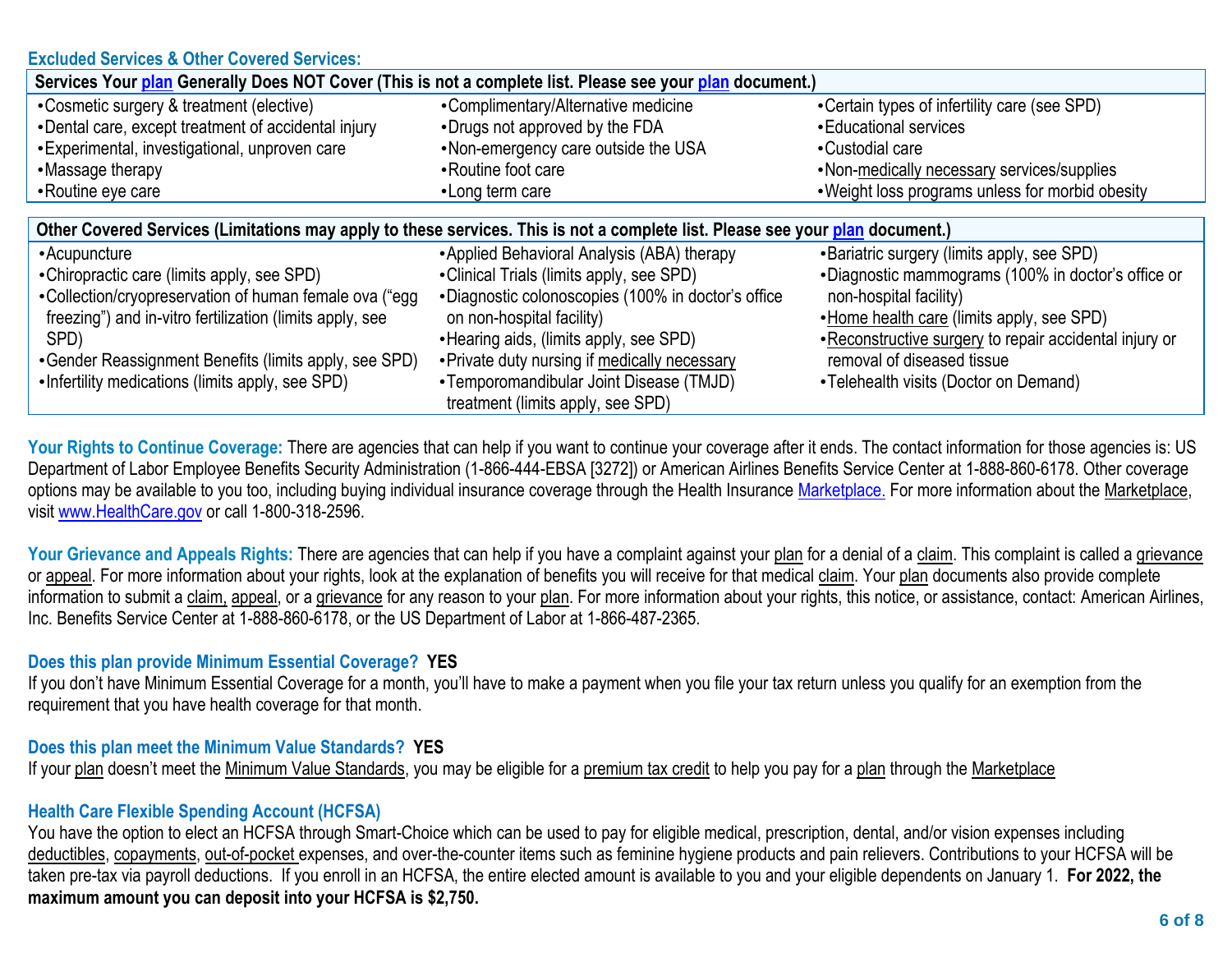### **Health Reimbursement Arrangement (HRA)**

You have the option to earn a \$500 credit for your HRA each year by completing an annual preventive exam. Once the \$500 HRA credit is earned, \$1,000 will be credited to a Retiree Health Reimbursement Arrangement (RHRA) which can be accessed when you retire from American under the 65-point plan (55 years of age plus 10 years of credited service). See below for examples of eligible expenses.

| <b>Examples of Covered HRA Expenses (medical, dental, and vision)</b> |                    |  |  |  |
|-----------------------------------------------------------------------|--------------------|--|--|--|
| •Acupuncture                                                          | •Hospital Services |  |  |  |
| •Blood tests                                                          | •Insulin           |  |  |  |
| •Chiropractor                                                         | •Lab tests         |  |  |  |
| •Contraceptives (retail)                                              | •Prescriptions     |  |  |  |
| •Diagnostic devices                                                   | •Nursing care      |  |  |  |
| • Hearing devices                                                     | •Wheelchairs       |  |  |  |
| •Dental expenses                                                      | •Vision expenses   |  |  |  |

#### **Language Access Services:**

Spanish (Español): Para obtener asistencia en Español, llame al 1-888-860-6178 Tagalog (Tagalog): Kung kailangan ninyo ang tulong sa Tagalog tumawag sa 1-888-860-6178 Chinese (中文): 如果需要中文的帮助,请拨打这个号码1-888-860-6178 Navajo (Dine): Dinek'ehgo shika at'ohwol ninisingo, kwiijigo holne' 1-888-860-6178

––––––––––––––––––––––*To see examples of how this plan might cover costs for a sample medical situation, see the next section.–––––––––––*–––––––––––